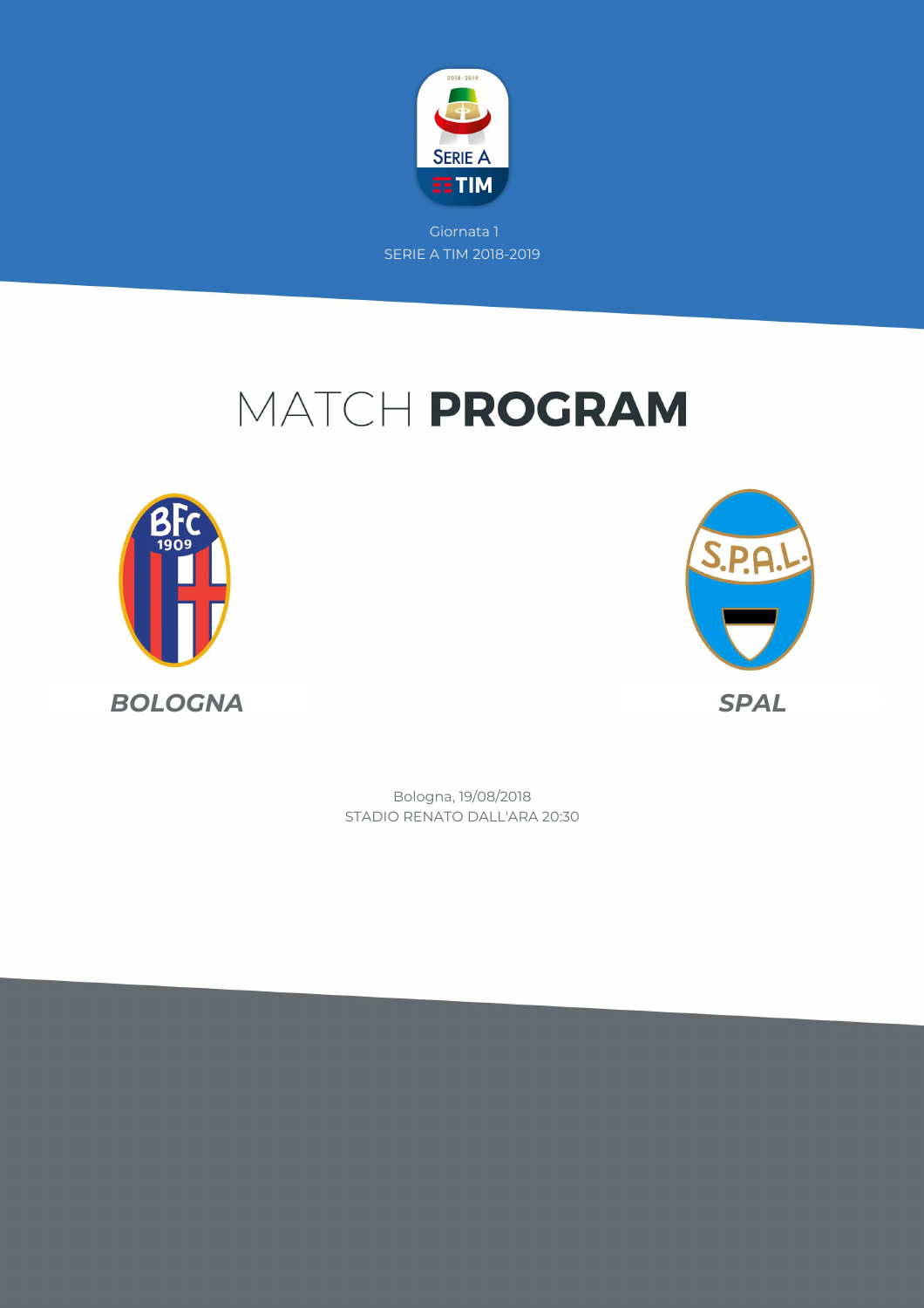## MATCH PROGRAM



**SERIE A** 

#### **BOLOGNA** vs SPAL

STADIO RENATO DALL'ARA 20:30 Bologna, 19/08/2018



### *ULTIMI PRECEDENTI*

| 2017-18 27 \ C | <b>SPAL</b>                             | <b>BOLOGNA</b>        |         |
|----------------|-----------------------------------------|-----------------------|---------|
| 03/03/2018     | 3'(2 <sup>°</sup> T) A. GRASSI          |                       | $1 - O$ |
| 2017-18 8 \ C  | <b>BOLOGNA</b>                          | <b>SPAL</b>           |         |
| 15/10/2017     | 30'(1°T) A. POLI, 4'(2°T)[A] B. SALAMON | 43'(2°T) M. ANTENUCCI | $2 - 1$ |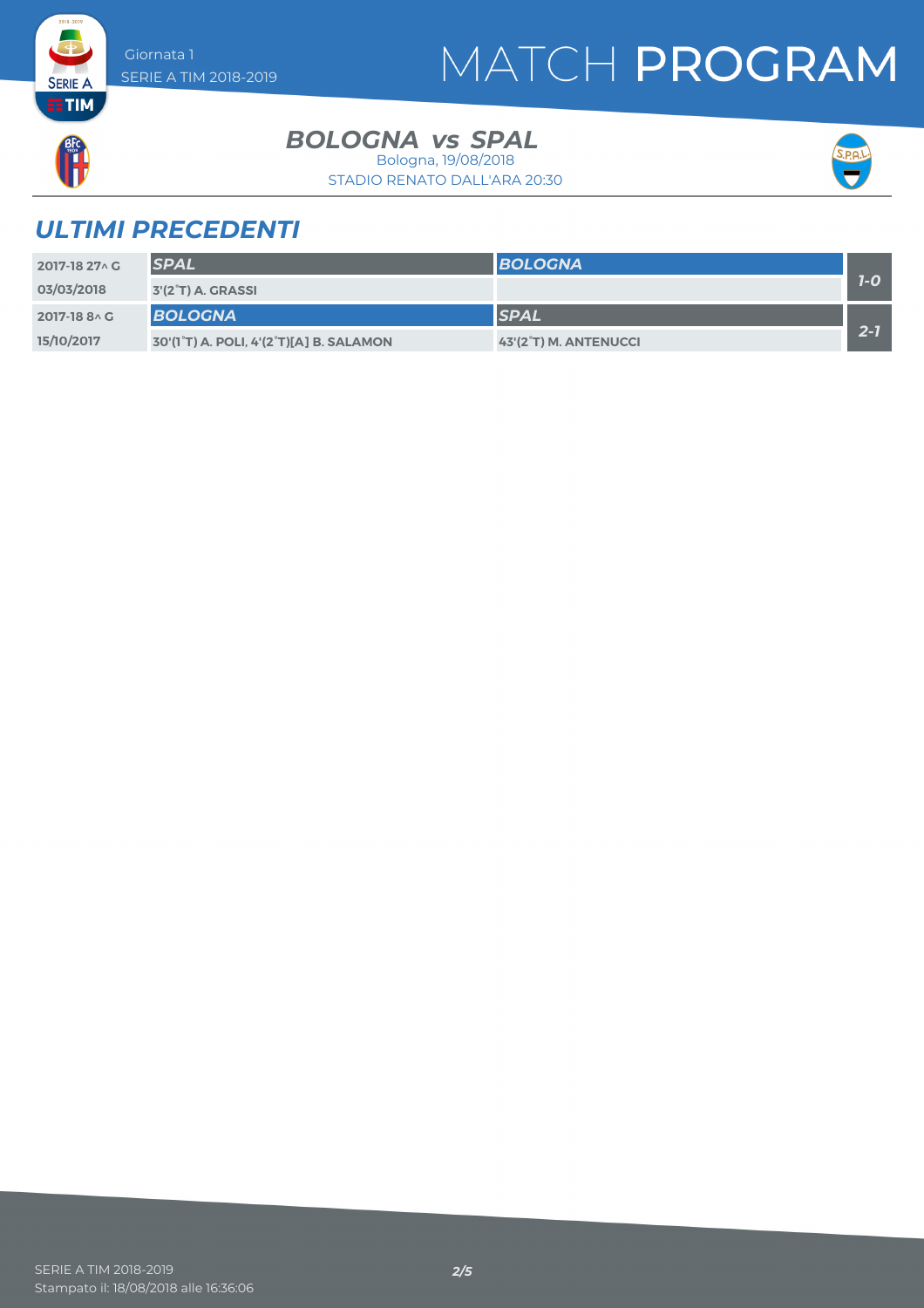## MATCH PROGRAM



**SERIE A** 

**BOLOGNA** vs SPAL

STADIO RENATO DALL'ARA 20:30 Bologna, 19/08/2018



### *ROSA DELLE SQUADRE*

| <b>BOLOGNA</b>               | <b>PRES. A</b>         | <b>GOL A</b>     | <b>GOL 2018-19</b> | PRES. 2018-19    | MIN. 2018-19     |
|------------------------------|------------------------|------------------|--------------------|------------------|------------------|
| <b>PORTIERI</b>              |                        |                  |                    |                  |                  |
| 1 ANGELO DA COSTA            | 68                     | 99               | $\boldsymbol{0}$   | $\boldsymbol{O}$ | 0                |
| <b>28 LUKASZ SKORUPSKI</b>   | 72                     | 106              | $\boldsymbol{O}$   | $\boldsymbol{O}$ | $\boldsymbol{o}$ |
| <b>29 ANTONIO SANTURRO</b>   | $\mathbf{I}$           | $\mathbf{I}$     | 0                  | 0                | O                |
| 99 CAIO PIRANA               | $\boldsymbol{O}$       | O                | $\boldsymbol{o}$   | $\boldsymbol{0}$ | $\boldsymbol{o}$ |
| <b>DIFENSORI</b>             |                        |                  |                    |                  |                  |
| 3 GIANCARLO GONZALEZ         | 106                    | 4                | $\boldsymbol{0}$   | $\boldsymbol{O}$ | $\boldsymbol{o}$ |
| <b>4 SEBASTIAN DE MAIO</b>   | <b>118</b>             | 6                | $\boldsymbol{o}$   | $\boldsymbol{O}$ | $\boldsymbol{o}$ |
| <b>6 NEHUEN PAZ</b>          | $\boldsymbol{O}$       | O                | 0                  | O                | O                |
| <b>15 IBRAHIMA MBAYE</b>     | 85                     | 3                | $\boldsymbol{O}$   | $\boldsymbol{O}$ | O                |
| <b>18 FILIP HELANDER</b>     | 64                     | 3                | 0                  | $\boldsymbol{0}$ | O                |
| <b>23 LARANGEIRA DANILO</b>  | 244                    | 9                | $\boldsymbol{O}$   | $\boldsymbol{O}$ | $\boldsymbol{O}$ |
| <b>25 GABRIELE CORBO</b>     | $\boldsymbol{O}$       | O                | 0                  | $\boldsymbol{O}$ | $\boldsymbol{o}$ |
| <b>33 ARTURO CALABRESI</b>   | $\boldsymbol{O}$       | $\boldsymbol{O}$ | $\boldsymbol{O}$   | $\boldsymbol{O}$ | $\boldsymbol{O}$ |
| <b>35 MITCHELL DIJKS</b>     | O                      | O                | 0                  | $\boldsymbol{O}$ | O                |
| <b>CENTROCAMPISTI</b>        |                        |                  |                    |                  |                  |
| <b>5 ERICK PULGAR</b>        | 72                     | 4                | $\boldsymbol{0}$   | $\boldsymbol{O}$ | $\boldsymbol{o}$ |
| 8 ADAM NAGY                  | 37                     | $\mathcal{I}$    | $\boldsymbol{0}$   | $\boldsymbol{O}$ | $\boldsymbol{O}$ |
| <b>14 FEDERICO MATTIELLO</b> | 35                     | O                | 0                  | $\boldsymbol{O}$ | $\boldsymbol{o}$ |
| <b>16 ANDREA POLI</b>        | 224                    | 8                | $\boldsymbol{0}$   | $\boldsymbol{O}$ | $\boldsymbol{O}$ |
| <b>17 GODFRED DONSAH</b>     | 83                     | 6                | 0                  | $\boldsymbol{O}$ | $\boldsymbol{o}$ |
| <b>19 JUAN VALENCIA</b>      | $\boldsymbol{O}$       | $\boldsymbol{O}$ | $\boldsymbol{0}$   | $\boldsymbol{O}$ | $\boldsymbol{O}$ |
| <b>31 BLERIM DZEMAILI</b>    | 238                    | 29               | 0                  | $\boldsymbol{O}$ | $\pmb{o}$        |
| <b>32 MATTIAS SVANBERG</b>   | $\boldsymbol{O}$       | $\boldsymbol{O}$ | $\boldsymbol{0}$   | $\boldsymbol{O}$ | $\boldsymbol{o}$ |
| <b>ATTACCANTI</b>            |                        |                  |                    |                  |                  |
| <b>7 RICCARDO ORSOLINI</b>   | 76                     | $\boldsymbol{O}$ | $\boldsymbol{0}$   | $\boldsymbol{O}$ | $\boldsymbol{o}$ |
| <b>9 FEDERICO SANTANDER</b>  | $\boldsymbol{O}$       | $\boldsymbol{o}$ | $\boldsymbol{O}$   | $\boldsymbol{O}$ | $\boldsymbol{o}$ |
| <b>11 LADISLAV KREJCI</b>    | 49                     | $\mathbf{I}$     | $\boldsymbol{0}$   | $\boldsymbol{O}$ | $\boldsymbol{o}$ |
| <b>20 FELIPE AVENATTI</b>    | 77                     | $\boldsymbol{O}$ | $\boldsymbol{O}$   | $\boldsymbol{O}$ | $\boldsymbol{o}$ |
| <b>22 MATTIA DESTRO</b>      | 201                    | 66               | $\boldsymbol{0}$   | $\boldsymbol{O}$ | $\boldsymbol{o}$ |
| <b>24 RODRIGO PALACIO</b>    | 258                    | 78               | $\boldsymbol{0}$   | $\boldsymbol{O}$ | $\boldsymbol{O}$ |
| <b>30 ORJI OKWONKWO</b>      | 79                     | 3                | $\boldsymbol{o}$   | $\boldsymbol{O}$ | O                |
| 91 DIEGO FALCINELLI          | 94                     | 17               | O                  | $\boldsymbol{O}$ | $\boldsymbol{o}$ |
| <b>STAFF TECNICO</b>         |                        |                  |                    |                  |                  |
| <b>Allenatore</b>            | <b>FILIPPO INZAGHI</b> |                  |                    |                  |                  |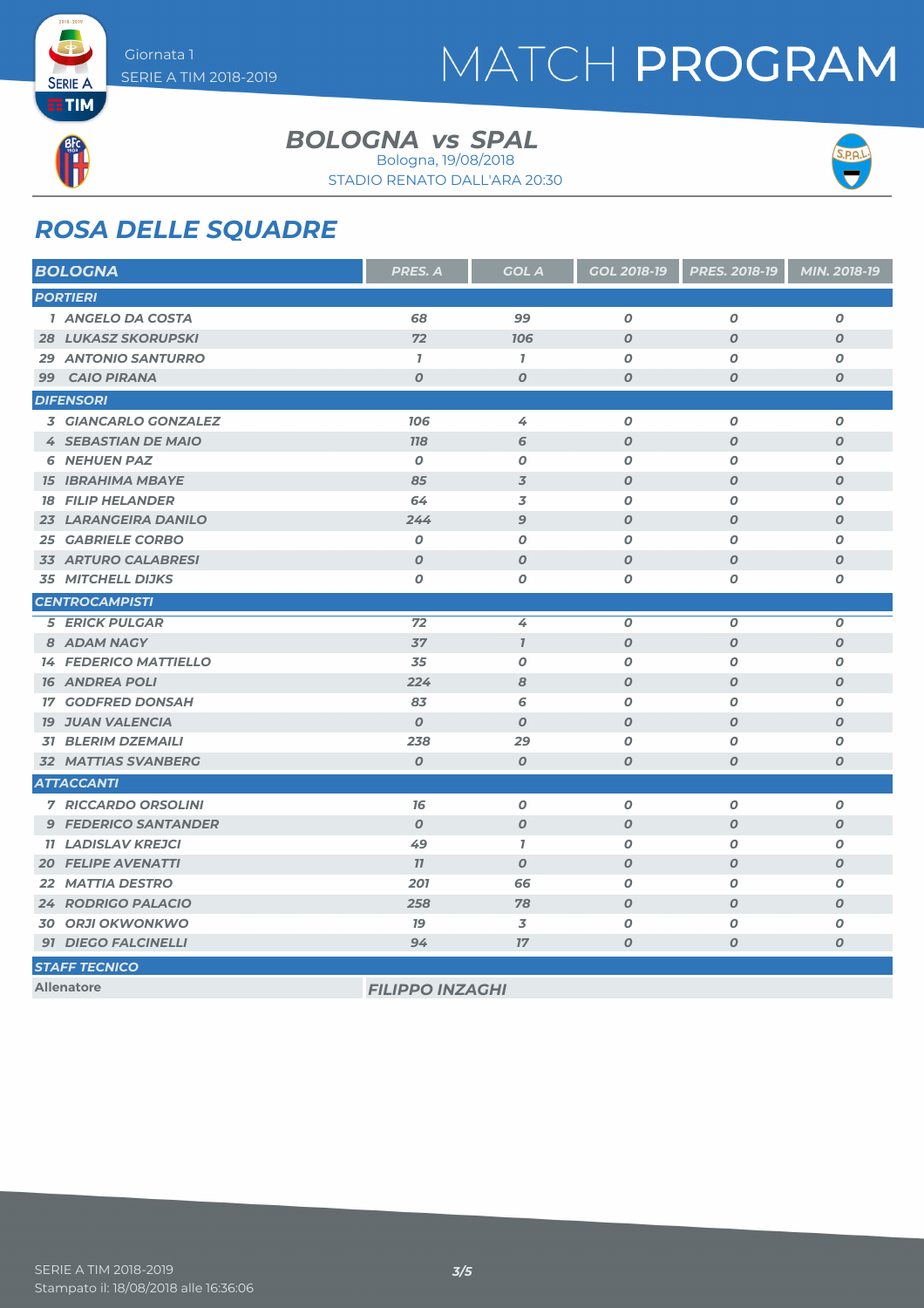## MATCH PROGRAM



**SERIE A** 

#### **BOLOGNA** vs SPAL

Bologna, 19/08/2018



STADIO RENATO DALL'ARA 20:30

| <b>SPAL</b>                 | PRES. A                  | <b>GOL A</b>     | GOL 2018-19      | <b>PRES. 2018-19</b> | MIN. 2018-19     |
|-----------------------------|--------------------------|------------------|------------------|----------------------|------------------|
| <b>PORTIERI</b>             |                          |                  |                  |                      |                  |
| 1 ALFRED GOMIS              | 26                       | 43               | $\boldsymbol{0}$ | $\boldsymbol{O}$     | $\pmb{o}$        |
| <b>17 GIACOMO POLUZZI</b>   | $\boldsymbol{O}$         | $\boldsymbol{O}$ | $\boldsymbol{O}$ | $\boldsymbol{0}$     | $\boldsymbol{O}$ |
| 32 VANJA MILINKOVIC-SAVIC   | $\mathbf{7}$             | $\mathbf{7}$     | 0                | $\boldsymbol{O}$     | 0                |
| <b>DIFENSORI</b>            |                          |                  |                  |                      |                  |
| 3 JOHAN DJOUROU             | $\boldsymbol{0}$         | $\boldsymbol{O}$ | 0                | O                    | 0                |
| <b>4 THIAGO CIONEK</b>      | 49                       | $\mathbf{I}$     | $\boldsymbol{O}$ | $\boldsymbol{O}$     | $\boldsymbol{O}$ |
| <b>23 FRANCESCO VICARI</b>  | 34                       | $\boldsymbol{0}$ | $\boldsymbol{O}$ | O                    | $\boldsymbol{O}$ |
| 24 LORENZO DICKMANN         | $\boldsymbol{O}$         | $\boldsymbol{O}$ | $\boldsymbol{o}$ | $\boldsymbol{0}$     | $\boldsymbol{o}$ |
| 27 FELIPE                   | 331                      | 77               | 0                | $\boldsymbol{O}$     | 0                |
| 33 FILIPPO COSTA            | 30                       | $\boldsymbol{O}$ | $\boldsymbol{O}$ | $\boldsymbol{O}$     | $\boldsymbol{O}$ |
| <b>99 THOMAS COULANGE</b>   | $\boldsymbol{0}$         | $\boldsymbol{0}$ | $\boldsymbol{o}$ | $\boldsymbol{O}$     | $\boldsymbol{o}$ |
| <b>CENTROCAMPISTI</b>       |                          |                  |                  |                      |                  |
| <b>6 SIMONE MISSIROLI</b>   | 223                      | 77               | 0                | O                    | $\boldsymbol{o}$ |
| 8 MATTIA VALOTI             | 36                       | 4                | $\boldsymbol{O}$ | $\boldsymbol{O}$     | $\boldsymbol{O}$ |
| <b>16 MIRKO VALDIFIORI</b>  | 80                       | $\boldsymbol{o}$ | 0                | $\boldsymbol{O}$     | 0                |
| <b>19 JASMIN KURTIC</b>     | <b>189</b>               | 15               | $\boldsymbol{O}$ | O                    | $\boldsymbol{O}$ |
| <b>EVERTON LUIZ</b><br>25   | 77                       | $\boldsymbol{0}$ | $\boldsymbol{O}$ | $\boldsymbol{O}$     | O                |
| 28 PASQUALE SCHIATTARELLA   | 48                       | $\mathbf{7}$     | $\boldsymbol{O}$ | $\boldsymbol{O}$     | $\boldsymbol{O}$ |
| <b>29 MANUEL LAZZARI</b>    | 36                       | $\overline{2}$   | 0                | O                    | 0                |
| <b>77 FEDERICO VIVIANI</b>  | 71                       | 8                | $\boldsymbol{O}$ | $\boldsymbol{O}$     | $\boldsymbol{O}$ |
| <b>97 MATTIA VITALE</b>     | 4                        | $\boldsymbol{0}$ | $\boldsymbol{o}$ | 0                    | $\boldsymbol{o}$ |
| <b>ATTACCANTI</b>           |                          |                  |                  |                      |                  |
| <b>5 SALVATORE ESPOSITO</b> | $\boldsymbol{0}$         | $\boldsymbol{0}$ | $\boldsymbol{O}$ | $\boldsymbol{O}$     | 0                |
| <b>7 MIRCO ANTENUCCI</b>    | 52                       | 12               | $\boldsymbol{O}$ | $\boldsymbol{0}$     | $\boldsymbol{O}$ |
| <b>10 SERGIO FLOCCARI</b>   | 326                      | 70               | $\boldsymbol{0}$ | $\boldsymbol{O}$     | O                |
| <b>11 GABRIELE MONCINI</b>  | $\overline{2}$           | $\boldsymbol{O}$ | $\boldsymbol{o}$ | O                    | $\boldsymbol{O}$ |
| <b>37 ANDREA PETAGNA</b>    | 69                       | 9                | $\boldsymbol{o}$ | $\boldsymbol{O}$     | $\boldsymbol{o}$ |
| <b>43 ALBERTO PALOSCHI</b>  | 230                      | 57               | $\boldsymbol{O}$ | $\boldsymbol{O}$     | $\boldsymbol{O}$ |
| <b>90 JACOPO MURANO</b>     | $\boldsymbol{0}$         | $\boldsymbol{o}$ | O                | 0                    | 0                |
| 93 MOHAMED FARES            | 42                       | $\boldsymbol{0}$ | $\boldsymbol{o}$ | 0                    | O                |
| <b>STAFF TECNICO</b>        |                          |                  |                  |                      |                  |
| <b>Allenatore</b>           | <b>LEONARDO SEMPLICI</b> |                  |                  |                      |                  |